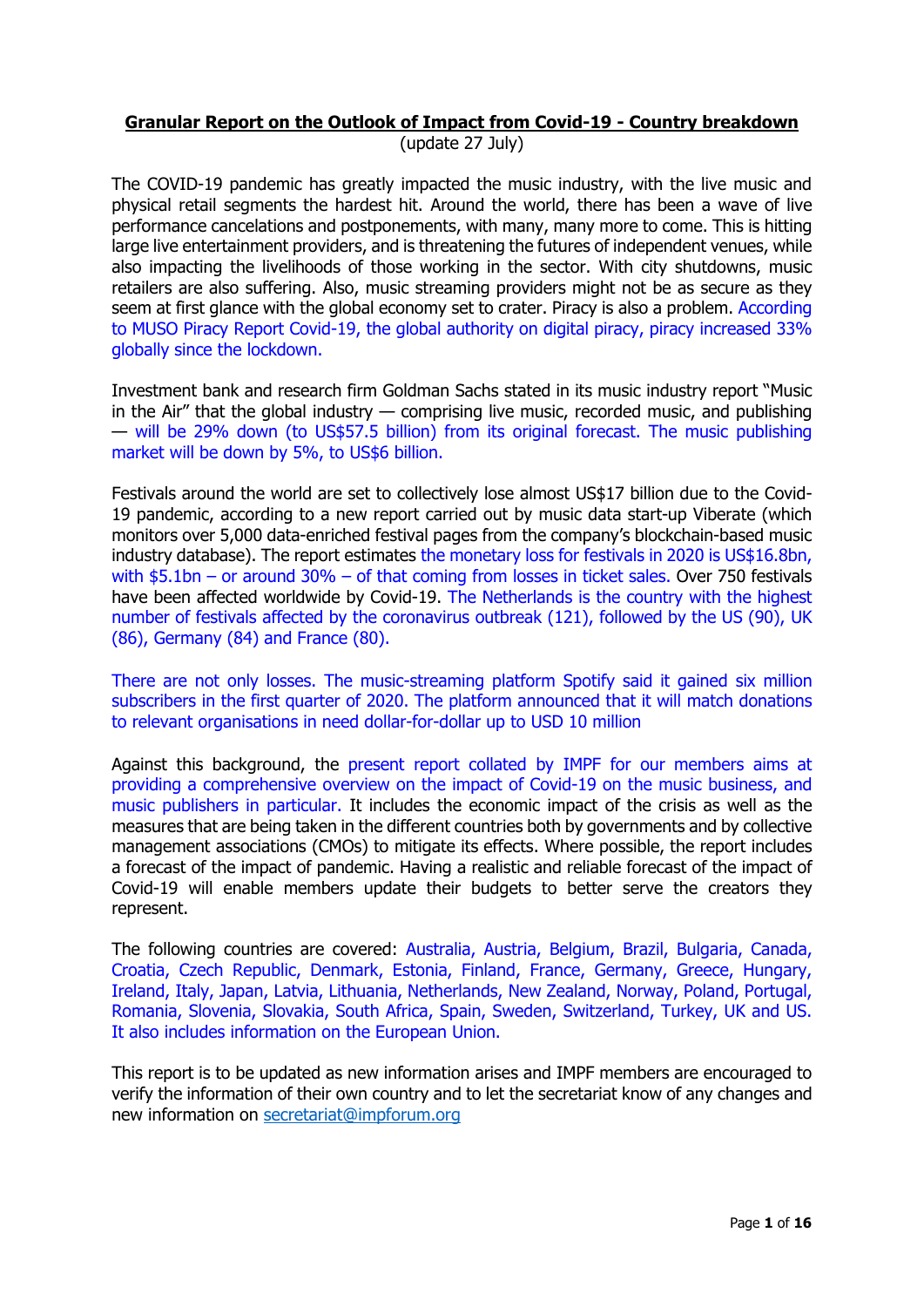# **Australia**

The Australian music sector fell off a cliff on 13 March when Government decided to shut the nation down. Without the ability for artists to play and venues to open around the country, the industry lost billions of dollars in revenue. It is estimated the box-office loss in relation to live music alone will be half a billion dollars over six months.

On 30 March, the Government announced the AUS\$130 billion JobKeeper Payment to help keep Australians in jobs. The Government's total support for the economy has been AUS\$320 billion. A package of AUS\$27 million (US\$17.14 million) has been granted to the music and arts industries.

However, the Government is mainly supporting formal musical activities such as orchestras etc. The Government has confirmed that applications are now open for the Aboriginal and Torres Strait Islander Music Office's round of the Sustainability Fund. With a funding pool of AUS\$100,000 (US\$61,690), songwriter and composer members can apply for 50 one-time grants of AUS\$2,000 to enable them to continue to create and sustain career development. Applications for the fund run until 20 July.

On the CMO side, APRA's response to Covid19 crisis has been positive so far. Live performance report royalties have been paid early, on the May distribution, instead of the November distribution. In addition, a coalition of high-end sport bodies and high-end music industry has been established to work on how to jointly promote the entertainment industry.

## **Austria**

The Austrian government has created an emergency fund for the cultural sector of €5m and has introduced further financial measures for artists. A new system granting 15k self-employed artists with a certain level of social security €1k per month is being put into place. Additionally, a hardship fund (€2b) has been set up for one-person companies, non-profit organisations and freelancers in the arts and cultural sector. This fund thus also aims at helping selfemployed artists and cultural workers, non-profit arts and cultural associations and arts and cultural institutions. The City of Vienna awards additional work scholarships (up to €3k) to support freelance artists and scientists during the Coronavirus crisis.

On the CMO side, AKM & AUSTRO MECHANA have created an emergency fund of €1m where authors and publishers can apply for grants and loans of up to €15,000. AKM also offers interest-free loans of up to €15k that need to be paid back monthly over 15 months starting in October 2020.

#### **Belgium**

In March alone, a total of 8,935 concerts, theatre performances and parties were cancelled. This corresponds to a loss of income of more than €3.5m for this specific month. During the following months of lockdown, an estimate of 2,000 and 3,500 events were cancelled in Brussels and Wallonia region. This is the equivalent to a shortfall of at least €6m for authors, artists and organisers.

In the Wallonia-Brussels region, the Government introduced a prime between €1.2k and €1.6k per month for independent musicians and composers. Artists with the artist status could access unemployment rights (€800-€900/month) and the access was also facilitated for artists without the artist status.

On the CMO side, SABAM is collecting data on the impact of COVID-19 on music creators with an online survey and supporting a #PlayLocal campaign by publishing a playlist of Belgian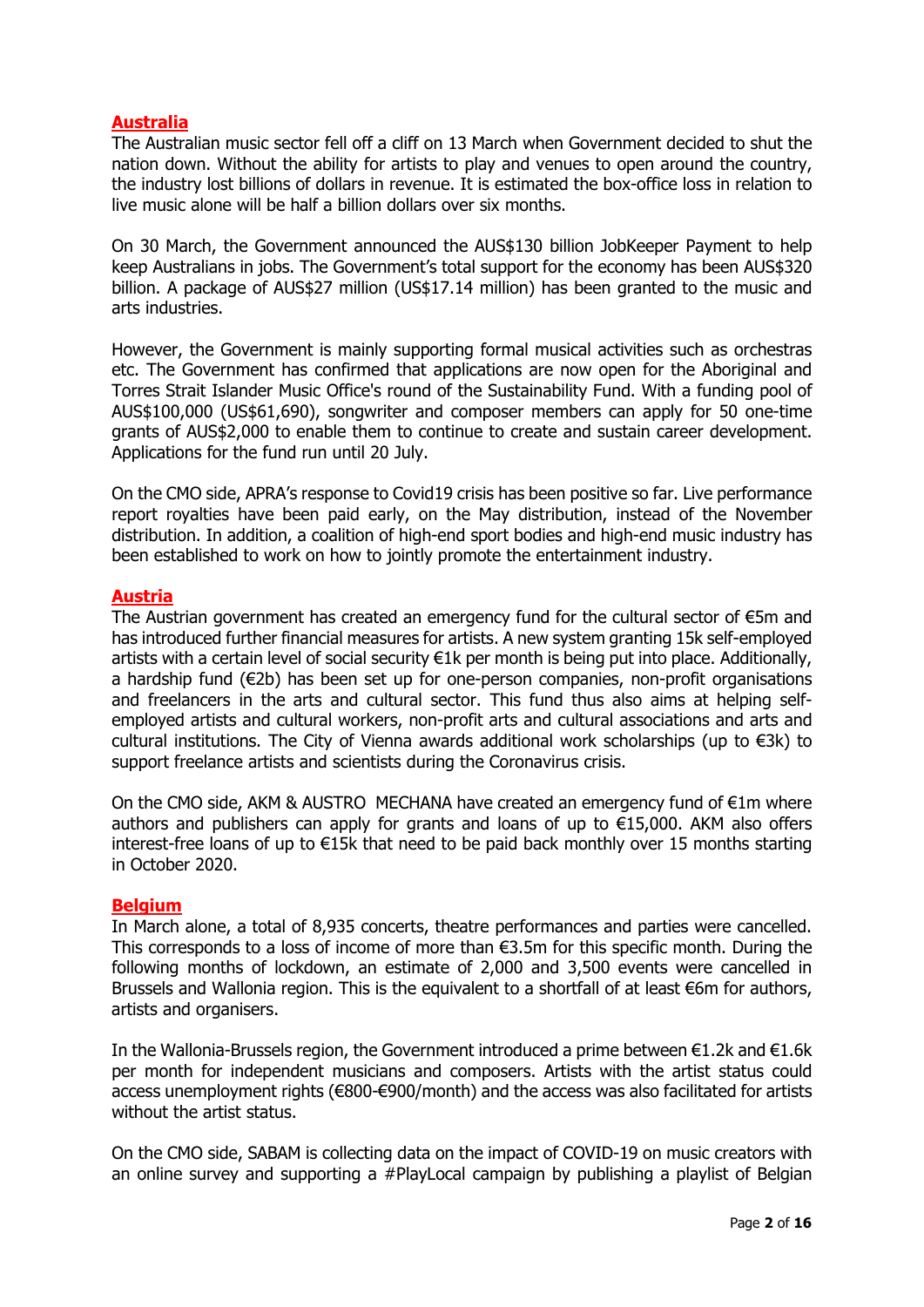music. The CMO has also decided to exceptionally release €18m to about 9.000 authors from their accumulated reserve. Authors' society SABAM granted access to a reserve fund of over €18m to its members authors. No specific funding for publishers to date.

Professional Federations of the Belgian cultural sector has published a list of urgent measures to be implemented under the name "No Culture No Future". SABAM Music Fund and other music organisations have launched the Belgian Music Fund Initiative to support Belgian musicians.

# **Brazil**

The country is enduring a significant economic, health and social crisis due to Covid-19. The loss estimate for music market in Brazil is approximately US\$5 billion. ECAD said in April that a four-month lockdown of consumers would result in a drop in collections of around BRL140 million. Between March and May 2019, 6,600 concerts and events per month were recorded across Brazil that resulted in BRL11.3 million in average monthly collections. A similar number of concerts were expected to take place in the same period of this year. In addition to lost income from live, receipts from the use of music in stores, business units and the hospitality trade will take a major hit.

Some compensation to artists and authors has come in the form of a BRL3 billion emergency aid package for Brazil's culture sector from the Câmara dos Deputados (Chamber of Deputies). According to ECAD, around 22,000 musicians, authors and producers that had average annual income of between BRL500 and BRL36,000 in the last three years received an advance payment.

The local promoter T4F announced in its first quarter report that the total revenue in the three months fell 73.1%, to BRL32.5 million from BRL120.6 million in the prior year period. There is no requirement for refunds for rescheduled events. While many promoters' in Brazil are under severe pressure to remain in business, the Government has introduced a relief measure to allow the promoters to issue credit for rescheduled events. The measure says that if an event is cancelled, promoters are not be obliged to refund the amounts paid by the consumer, provided the promoter ensures an event is rescheduled.

On the CMO side, UBC has launched a "Juntos Pela Música" fund. With an investment BRL500,000 (€80.000) and a match funding system guaranteed by Spotify. For every R\$1 donated, Spotify will also donate R\$1.

## **Bulgaria**

Authors' society MUSICAUTOR is calling on Bulgarian media to play more national music on radio stations.

According to Musicautor, in the Live events sector, losses will depend mostly on the duration of the declared state of emergency. The prospective studies do not currently provide a clear deadline for lifting the ban on public events, but it can be suggested that quarantine could last from three to six months. In pessimistic forecasts, this will cost MUSICAUTOR around 400 000 BGN only for the next quarter. Also, it is expected that many promoters may not survive the crisis and go bankrupt, which will further complicate the situation as most of them have old obligations that MUSICAUTOR will not be able to collect. 

In the HORECA sector, many sites are also expected to go bankrupt, and those who manage to keep their businesses running will have difficulties long after the quarantine is lifted.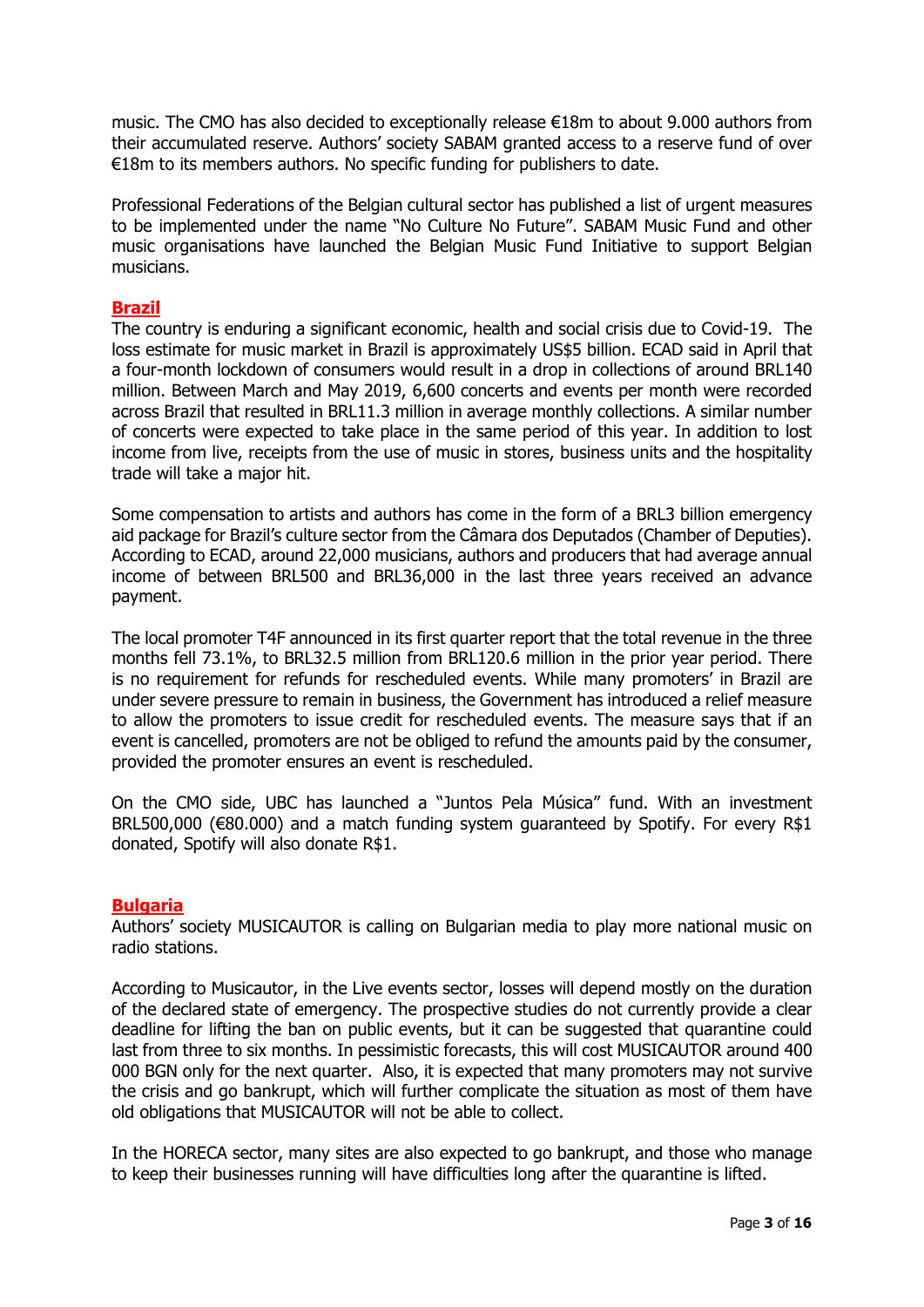For one-quarter MUSICAUTOR will most probably lose around 200 000 BGN (about 15% of the revenues based on 2019) from royalties for one quarter from the business that work throughout the whole year and have already paid remunerations for the whole of 2020. The most realistic scenario, in that case, is to deduct these amounts from the remuneration for 2021 if the business is still working.

Around 350 000 BGN from small and medium-sized sites that are expected to go bankrupt and has already paid remunerations for the whole of 2020. By its contracts with them, MUSICAUTOR must restore all their money, except for the months January – March. For the other businesses that pay by instalments, as well as summer sites that have not paid in advance, remunerations will not be collected for the quarantine period.

MUSICAUTOR expects some increase in the collected digital income due to the pandemic situation but at this stage, it is early to give any numbers. MUSICAUTOR is currently in negotiations with a few digital services (still unlicensed) and we expect to finalise the deals this year.

# **Canada**

Industry groups and associations launched a survey to capture the current state of the music sector during this COVID-19 pandemic crisis. This survey received nearly 3,000 responses from a wide cross-section of the industry, from labels and publishers, to artists and musicians, to promoters and live venues and more.

Results show that the vast majority (97%) of respondents stated that the COVID-19 situation is impacting their business. Staff layoffs have already begun across the industry, and many more are expected with some companies anticipating a need to lay off 75-100% of their employees. With revenues that have all but disappeared, combined with unrecoverable expenses as a result of the mass cancellations and postponements of music industry events, tours and other initiatives across the world, the majority of business respondents stated they will be able to sustain their operations for no more six months, and only 4% will be able to keep their business going for up to a year.

Note that these results reflect a moment in time when the music industry believed the COVID-19 impacts would only impact them for the next two to three months. The current reality is the impacts are far more dramatic and its effects will likely last up to a year or more. Music Publishers Canada and the Canadian Independent Music Association have a new study in the field in July to update these results and offer feedback on current government support programs.

On the CMO side, SOCAN released \$2 million for emergency royalty advances. The SOCAN Foundation has also announced the launch of the SOCAN Foundation Relief Fund for SOCAN members during the COVID-19 pandemic. This fund is open to all SOCAN members who have earned more than CAN\$500 in royalties in the four most recent SOCAN distributions.

SOCAN has also launched Encore! – a program to compensates music creators and publishers for live music events on Facebook or Instragram. Each online concert will be eligible for a total payment of \$150, with shares of royalties going to all rights holders of the music performed (regardless of whether they are Canadian).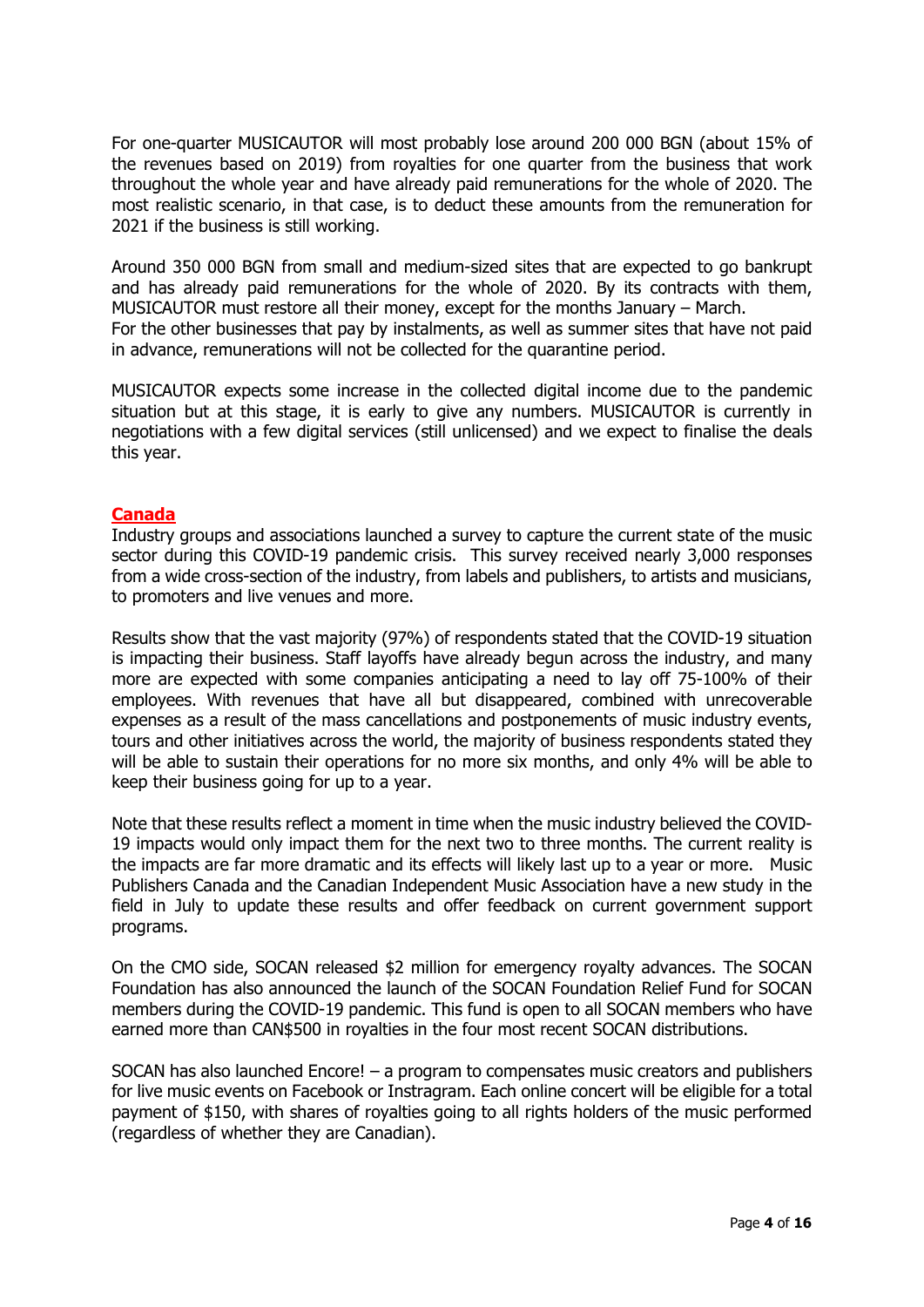The Board of Directors has allocated a total of CAN\$500,000, which will be available for distribution from the SOCAN Foundation Relief Fund, in up to 2,000 grants of \$250 each. Applications are accepted from June 30, 2020 until Aug. 15, 2020. Once the funds are exhausted, the application portal will be closed.

On May 8, 2020, the Minister of Canadian Heritage announced the details of a new COVID-19 Emergency Support Fund for Cultural, Heritage and Sport Organisations. The \$500 million Emergency Support Fund provides additional temporary relief to support cultural, heritage and sport organisations and help them plan. The Fund will help maintain jobs and support business continuity for organisations whose viability has been negatively impacted by the COVID-19 pandemic. Publishers, labels and associations that already receive government arts funding were included in Phase 1. Phase 2 was announced on July 7th and included \$20 million to help presenters in the live music sector and \$52.1 million to various arts and culture organisations that do not receive government arts funding including \$5 million for the music industry.

This is in addition to direct funding of \$2000/month for individuals including artists who cannot earn more than \$1000/per month due to COVID and a wage subsidy program for employers. Music Publishers Canada worked closely with many industry groups to get the government to change the rules to allow songwriters to continue to receive royalties and the \$2000/month. As a Canadian employer whose business has been affected by COVID-19, music publishers may be eligible for a subsidy of 75% of employee wages for up to 24 weeks, retroactive from March 15, 2020, to August 29, 2020. Music Publishers Canada lobbied to extend this benefit and the government is looking to extend the program until December 31.

According to MUSO Piracy Report Covid-19, piracy increased 45% for films and 12% for TV since the lockdown.

## **Croatia**

The Government has proposed a tax relief measures to mitigate the effects caused by Covid-19.

On the CMO side, HDS Zamp launched an emergency plan to its authors members with a Solidarity Fund of about €65k. The Solidarity Fund was then increased to over €100k. In addition, the CMO is also preparing a plan for long-term measures to mitigate the decline in income of all rightsholders in the new situation.

#### **Czech Republic**

On the CMO side, OSA has created a "Solidarity Fund" to support artists and performers affected by the live shutdown. Payments from the CZK4.5 million fund are available to authors whose income from concerts exceeded CZK20,000 in each of the last three years.

In addition, OSA, along with the other Czech societies INTEGRAM, DILIA, OAZA, and OOA-S agreed on a joint procedure for providing discounts and compensation for paid royalties and royalties owed. No royalties are payable by music users during the lockdown period.

No specific measures for publishers.

#### **Denmark**

The Danish government has introduced financial compensations for events cancelled in March due to COVID-19.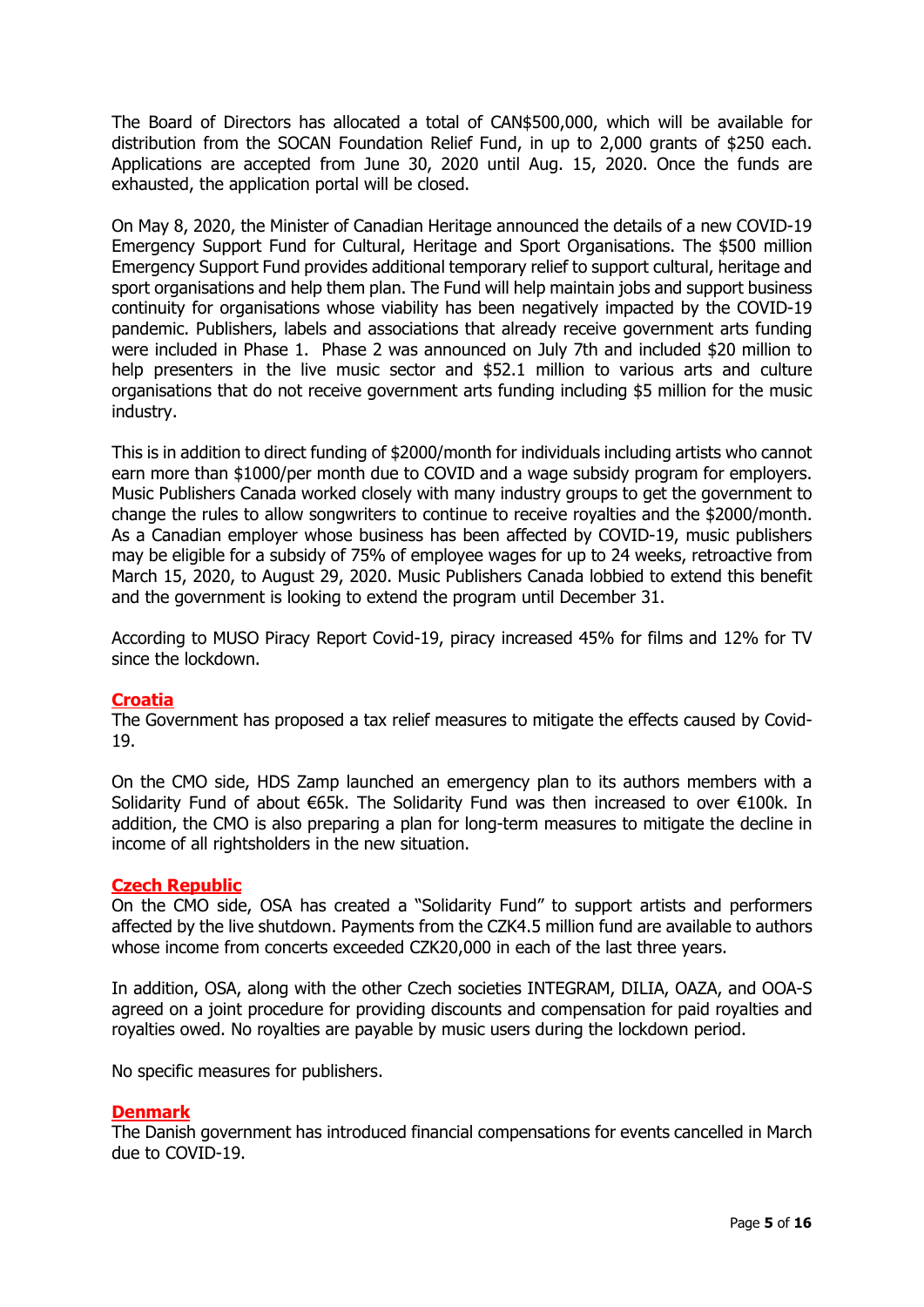On the CMO side, Koda is offering support for the calculation of the loss suffered by artists between March and July 2020, which can be added to the compensation artists can apply for at the Cultural Department. Koda has also decreased live concert streaming prices.

No specific measures for publishers.

#### **Estonia**

The Estonian Government has put in place public funding which includes measures concerning the cultural sector like compensation of direct costs of cancelled cultural events.

On the CMO side, expected losses from the live events' sector is will be at least €3 million.

#### **European Union**

As part of the recovery plan presented by the European Commission in May, cultural and creative industries are identified as one of the 14 ecosystems which are the hardest hit by the crisis. As part of Creative Europe, which is the only programme dedicated to the EU's cultural and creative sectors, the Commission is proposing a  $E1.5$ bn budget.

The European Parliament is also active. Some renowned MEPs are calling for the EU's Covid-19 crisis money distributed to Member States to reach cultural and creative sectors immediately. They are also calling for the budget of the future 2021-2027 Creative Europe programme (the EU's culture programme) to be doubled, and for an overhaul of rules and procedures which often prove cumbersome for smaller players in the sector.

#### **Finland**

The Ministry of Education and Culture, together with several foundations and Arts Promotion Centre Finland granted a swift assistance of €1.5 million to arts and culture professionals hit by Covid-19. The Arts Promotion Center Taike distributed the financial aid in April. The Finnish Ministry of Education and Culture has also started a survey to map the effects of the emergency situation caused by Covid-19 on the arts and culture sector. Music creators were given access to unemployment benefits, which usually is not the case. A total of EUR 19 million would be allocated to professionals in the field of arts and culture, artists, self-employed persons, freelancers and independent groups in the field of arts and culture, cultural events, and other cultural organisations. A total of EUR 3.2 would be allocated to national art institutions and a total of EUR 18 million to theatres, orchestras and museums receiving central government transfers.

MES - Music Promotion Fund of Finland (funded by TEOSTO) has announced a special funding of half a million euros to alleviate the problems caused by Covid-19. Support is distributed to individual authors/creators or members of bands/teams. The funding provides about 300 onemonth work grants ( $a \in 1,733$ ).

Finnish Music Export organisation Music Finland (funded by TEOSTO) has also a special funding for the promotion of music exports. The purpose of the grant is to promote the export and awareness of Finnish music, especially on digital platforms. The amount of grant can be €500-6000.

On the CMO side, Teosto can carry out the distributions normally. Teosto has paid June distribution to rightsholders. Also, distribution to sister societies happened as planned. The Covid-19 situation will not affect the distributions yet in June 2020; possible impacts will be visible in later distributions.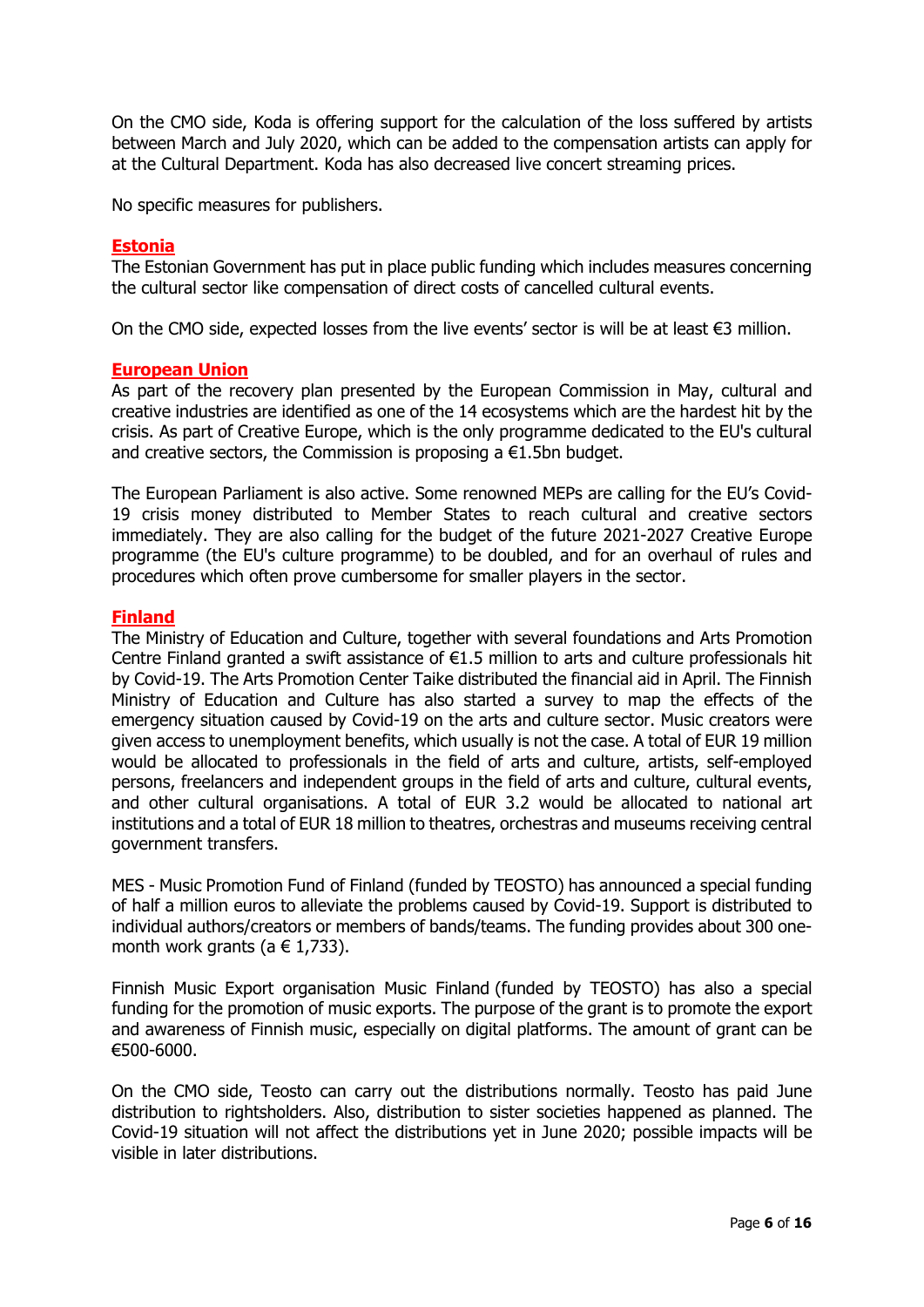Teosto has temporarily decided that all music licences bought for events that are free for consumers also include a licence for live streaming until 31 July. From the beginning of August all music livestreaming events need a licence. TEOSTO author and publisher members can also request an advance payment on their royalties.

TEOSTO and its member organisations are preparing to provide a special funding for domestic composers, lyricists, arrangers, and music publishers later this year, when the negative effects of the covid-19 begin to show in copyright royalties.

All Teosto music licences bought for events that are free for consumers also now include a licence for live streaming. For live stream events with admission fee the CMO has created a new, easy-to-use licence. Licenses can also be cancelled and modified. Clients can postpone the due dates of their invoice and extend the payment term with maximum 90 days-.

Business Finland provides funding for business development in disruptive circumstances also for the creative industry.

#### **France**

According to EY, the music industry is expected to lose around 43% of its forecasted revenue, or €4.5 billion, with the COVID-19 impacted revenue at €5.9 billion, against €10.4 billion for pre-COVID-19 forecast revenue.

The report said that for the direct music markets, the losses due to COVID-19 are forecast to €3.1 billion (€45million estimated to hit music publishing industry). The biggest chunk of the losses will be for live music, which EY estimates at €2.3 billion. Classical live music performances will lose out on €384 million, while recorded-music losses are estimated at €200 million. Revenue for SACEM is forecast at €851 million, €250 million lower than the €1.1 million budgeted at the beginning of the year.

The French Ministry of Culture has announced an emergency financial aid (€22m) for the cultural sector, including €10m for the music sector and provides information for artists impacted by the COVID-19 crisis. Furthermore, the French government has introduced a law introducing a social aid scheme for self-employed professional artists and casual entertainment workers in the event of an exceptional event, such as acts of terrorism or epidemics. The Third Finance Amendment Bill passed in Parliament, including more than €1.3 billion of expenses dedicated to the cultural sector, with €50M to the CNM (French National Music Center). The CNM emergency fund - which initially amounted to  $E11.5M$  and which was only dedicated to live performance producers - has been increased by €1M and extended to record stores, distributors and independent record labels. Publishers will be able to apply for it from September. Artist-authors can also request for their social contributions to be adjusted. Late payments will not be penalised.

On the CMO side, SACEM launched a raft of emergency measures amounting to as much as €43 million. As of Thursday, April 2, authors, composers and publishers of music in need of emergency funds were able apply for grants on sacem.fr. SACEM also launched an emergency fund (€6m) and exceptional copyright advances as well as a strengthened publisher assistance programme. SACEM has also started the campaign #ScèneFrançaise with many partners from radio, streaming platforms and festivals to support the French music scene.

According to MUSO Piracy Report Covid-19, piracy increased 41%for films and 13% for TV since the lockdown.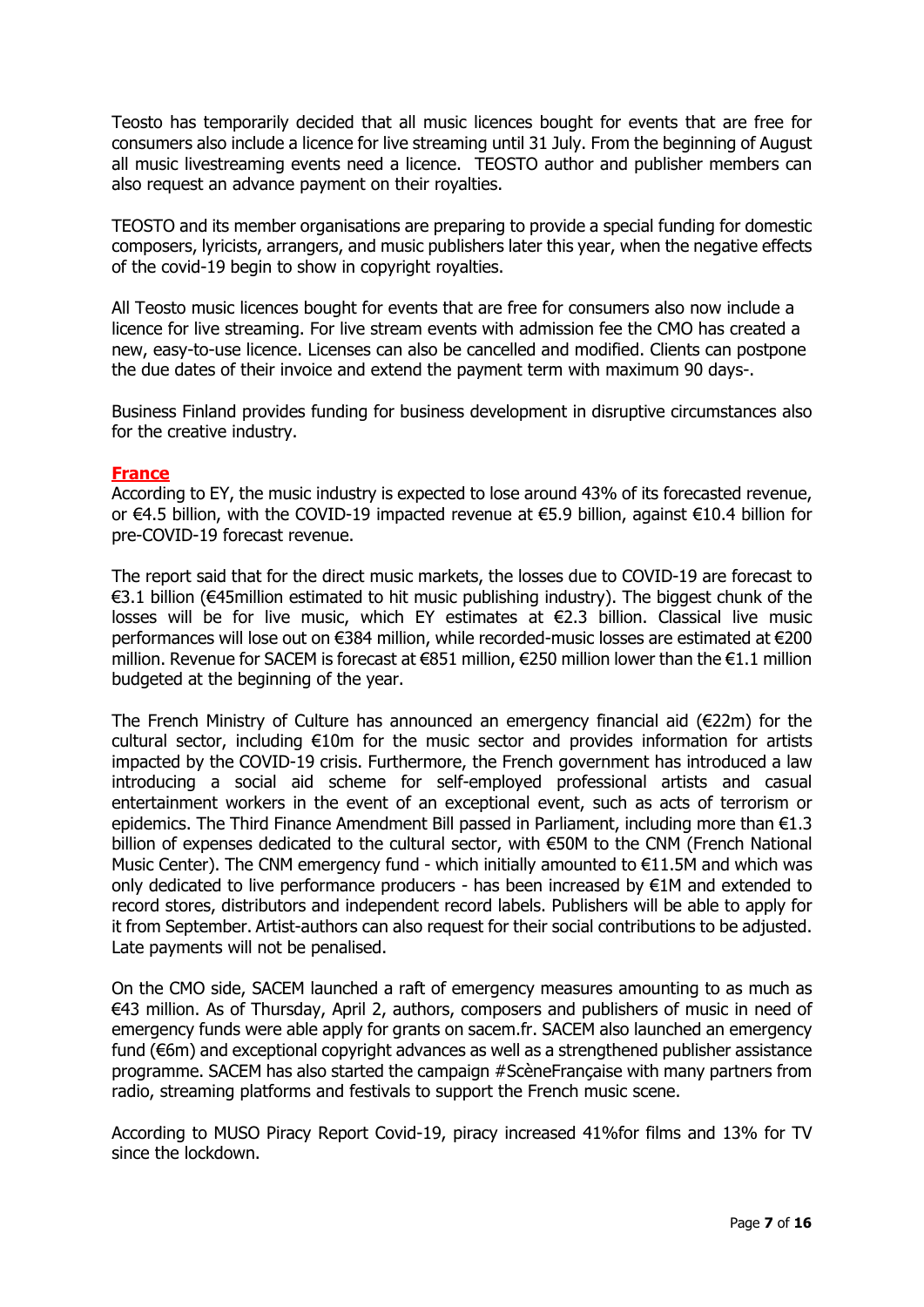# **Germany**

The German Ministry of the Economy estimated at the end of March losses to the amount of €28 billion for the cultural industries, and between €3.6bn and €6.2bn for the music sector alone.

Accordingly, it approved a €130 billion stimulus package, with €1billion accorded to cultural measures. €150 million is expected to go to music including €50m apiece for grassroots venues and small festivals.

On the CMO side, GEMA set up a  $\epsilon$ 40m crisis fund. The aid fund will be provided in a twostage plan: in a first stage, funds will be made available to composers and lyricists who also act as performers; and in a second stage to support songwriters and composers facing "individual hardship" cases. No specific funding for publishers to date.

According to MUSO Piracy Report Covid-19, piracy increased 36%for films and 12% for TV since the lockdown.

## **Greece**

The Greek Government decided to support all businesses that were lead to lockdown by Ministerial Decision but also all businesses directly affected by this lockdown and the general spread of Covid-19; offering a package of measures in the framework  of an emergency financial scheme for supporting businesses.

Τhis scheme includes the following financial measures:

- Suspension of payment of tax liabilities and instalments of tax liabilities.
- Suspension of payment of insurance liabilities and instalments of insurance debt adjustments.
- Participation in the financial scheme of the repayable advance payment by the State to businesses, with an extended repayment period and grace period.
- Participation in special interest rate subsidy schemes for up-to-date business loans, loan guarantees, business and investment loans with interest rate subsidies.
- The possibility of exploiting the suspension of employment contract status for businesses

In addition, in April, the Ministry of Culture and Sports announced that an amount of  $\epsilon$  5 million from its 2020 Budget will be available to support not only the Modern Culture sector, but also creators and professionals, and an additional  $\epsilon$  10 million from the Ministry of Finance. This € 15 million is added to the amounts already set in the horizontal measures announced by the Government, which benefit both the cultural and creative sectors: music, cinema, animation, video gaming, theatre, literature, visual arts.

The  $\epsilon$  15 million will be channelled into the cultural market through the first phase of the Ministry's Development Measures and New Actions Plan, while a second phase is being prepared with additional actions and additional funding that will enhance needs, which will enhance needs from the implementation of the first phase.

Moreover, in collaboration with the aforementioned competent Ministries, the companies and professionals who have the tax code numbers of activity related to Culture (creators, artists and professionals of cultural sector), were included in the horizontal support measures of the sectors affected by Covid-19. That means that each person (author, artist and professional) who works either as an employee or a freelancer, gets a compensation grant of €800 for a period of 45 days and benefits of payments suspension to the state, possibility to set off 25%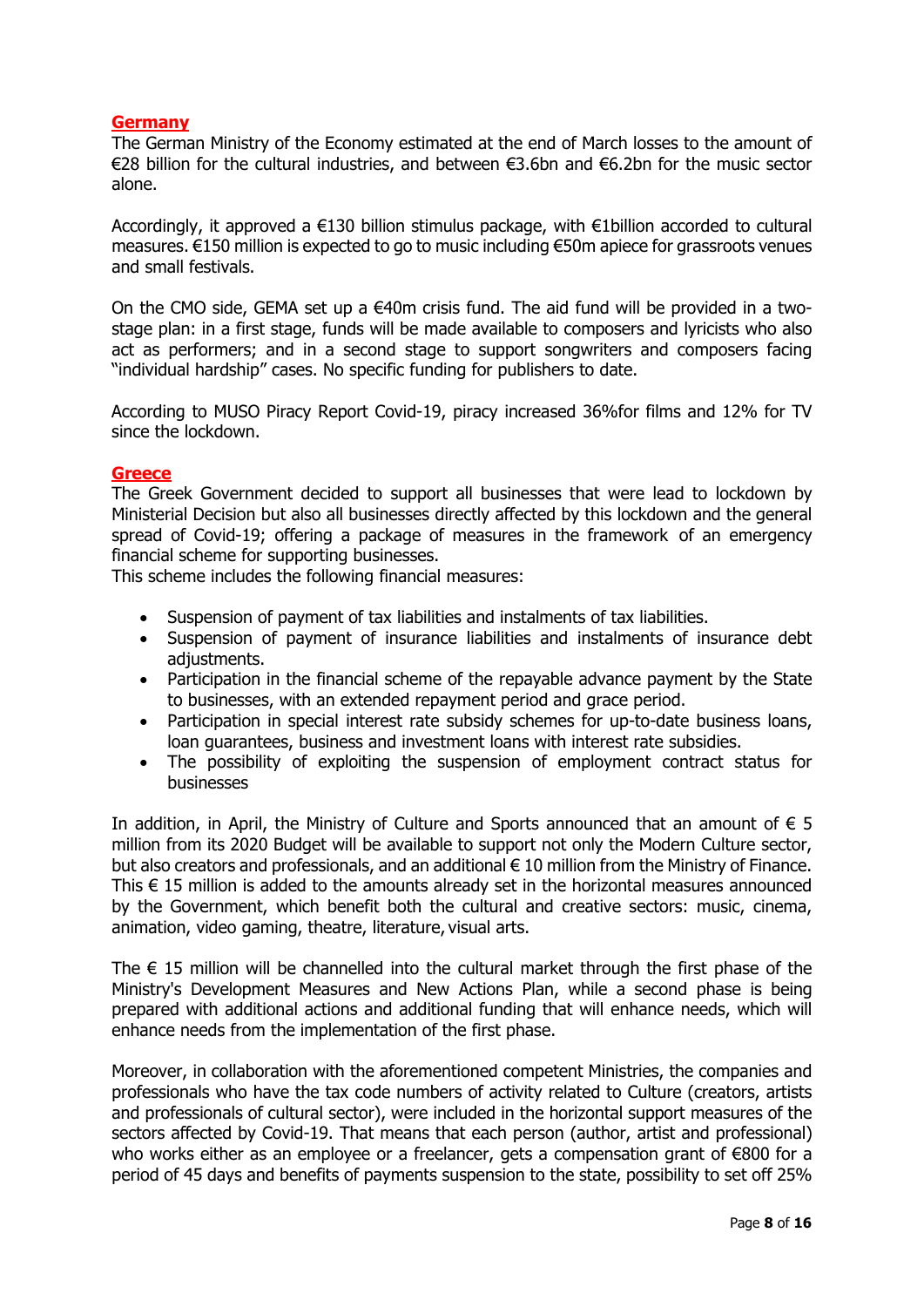of the value of VAT payable in April, suspension of payment of insurance contributions in March - April in 4 monthly instalments or full coverage of insurance contributions on nominal wages, suspension of instalments of certified debts to the tac agency payable March-April etc.

# **Hungary**

The government issued an economic package in which it stopped the collection / decreased different types of taxes until the end of June.

ARTISJUS together with Music Hungary has initiated the #mertkelladal campaign to support Hungarian artists (live music). In addition, ARTISJUS provides financial aid with a social support programme (€300k). Music Hungary plan are the following:

- extension of the temporary tax relief to the music industry (i.e. creators and CMOs included, including VAT on music services)
- creation of a specific government social fund, using also the 25% of private copy to be transferred to the gov't cultural fund by the CMOs by law
- gov't compensation for the non-collected and therefore no to be distributed background royalties

A 50% drop in revenues from public performance royalties is expected; a 17% drop in blank carrier fees, and a 6% drop in broadcasting and cable television royalties in comparison with planned revenues for 2020. That is a combined 30% expected drop.

## **Ireland**

According to EY, the negative impact of Covid-19 on the arts sector will be between -34.6% and -42%, compared with -11% in the Irish economy as a whole. This is projected to cost between €250m and €300m to Irish GDP. Between 1,500 and 1,900 arts jobs are at risk. EY forecasts that the recovery of the sector may take until 2025 "if nothing is done to mitigate the impacts of Covid-19".

The Arts Council announced a COVID-19 Crisis Response Award fund (€1m), "designed to support the creation of new artistic work and its dissemination online for the public benefit". Arts Council's budget increase to €100m to protect jobs and livelihoods for individual artists and also assist key art organisations facing financial difficulty.

In addition, a grant scheme #IrelandPerforms (€100k) was launched by FACEBOOK Ireland and Culture Ireland, Department of Culture, Heritage & the Gaeltacht. It is being delivered in partnership with First Music Contact and Poetry Ireland and in association with RTÉ. #IrelandPerforms will award €1k to every participating artist performing on social media.

Also, microenterprises can access COVID-19 loans of up to €50,000 from MicroFinance Ireland. Loans are available at an interest rate of between 6.8% and 7.8%. Businesses can apply through their Local Enterprise Office or directly at microfinanceireland.ie. Eligibility criteria apply.

On the CMO side, an Irish Music Industry COVID-19 Relief Fund to support Irish music creators has been set up by IMRO, the Irish Recorded Music Association (IRMA) and First Music Contact (FMC), who will administer the fund. In addition to the financial contributions by IMRO and IRMA, Spotify is making a donation and is also matching donations made to the Irish Music Industry COVID-19 Emergency Relief Fund via it's Spotify COVID-19 Music Relief page, dollarfor-dollar, up to a total Spotify contribution of \$10 million for the collective verified organisations worldwide.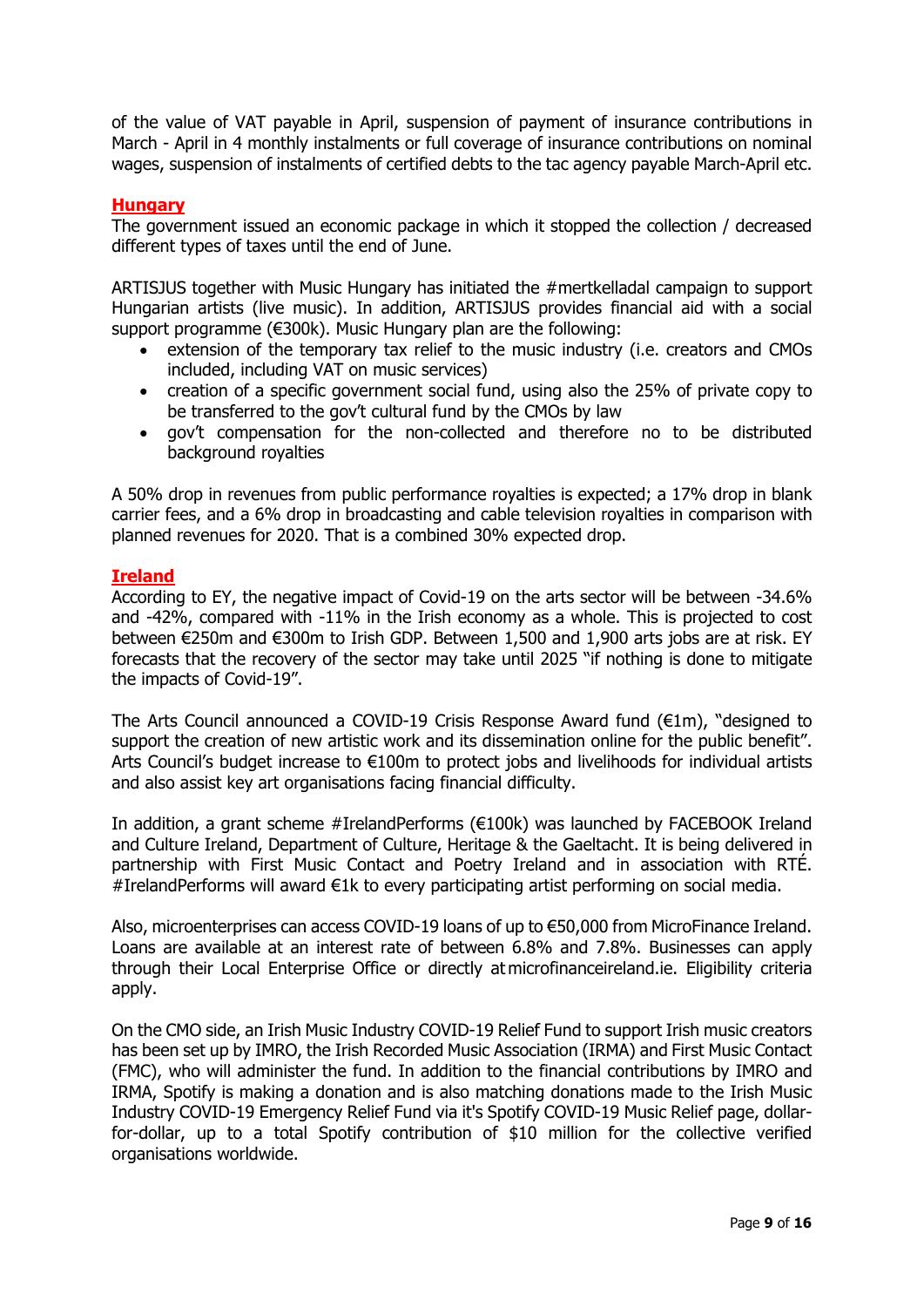The fund has been created to assist Irish music creators who are currently experiencing the most financial need. It is open to songwriters, composers, performers, session musicians and arrangers who are currently trying to navigate through this challenging time. No specific mention to publishers.

Successful applicants will receive a once-off emergency relief payment to the value of €750. Applications will be reviewed by a committee of music industry professionals from a wide spectrum of industry sectors and organisations.

IMRO is anticipating a 30% drop in certain broadcast revenue streams for Q2 2020 due to a slowdown in the advertising market. The impact on live and public performance royalties are still under assessment. Revenues from Video on Demand services are expected to increase. IMRO has recently concluded a licence agreement with Disney Plus which should boost revenues in this sector.

#### **Italy**

Estimates from April 2020 reveal that the live music sector is expected to lose about €350 million from the start of the lockdown until the end of summer 2020. As of the same period, services related to the music industry could lose €600 million. Moreover, it is forecasted that in 2020 revenues generated by royalties, and sale of physical music will drop by €200 million and €100 million, respectively. "La Scala" of Milan estimates that limiting its audience to 200 people, means a loss of EUR 50 000 per day whilst having already lost EUR 20 million

Although the country is slowly opening after the lockdown, promotors are not announcing any new shows for next year (only repositioning shows that have been cancelled this year). The reason is that they have no more insurance coverage for Covid19 for cancellations after January 2021; this can slow down recovery.

The Government is providing financial measures for the cultural sector like support of freelancers working in the performing arts sector.

On the CMO side, SIAE has created an Emergency Solidarity Fund of €500k and an Extraordinary Support Fund ( $64.1m$ ) has been set up for the company's employees. SIAE is also looking into the possibility to grant multi-year interest-free loans to associates in liquidity difficulties (€50m).

At the same time, an Extraordinary Support Fund is created in favour of all members, amounting to €60 million, aimed at supporting the distributions over the next two years.

The procedures related to the extraordinary measures shall be completed on September 18, 2020, by the annual General Assembly. Such measures will total €110 million, showing the unprecedented commitment of SIAE to aid its members through this crisis.

To facilitate theatres and various cultural content providers to make the works belonging to its operatic, theatrical and literary repertoires available online, SIAE has approved a set of tariffs applicable in the period of the pandemic emergency. As to projects and initiatives of this type, for the non-profit ones, SIAE is also envisaging further support, possibly by financing the license fees for the period the lock out.

According to MUSO Piracy Report Covid-19, piracy increased 66%for films and 41% for TV since the lockdown.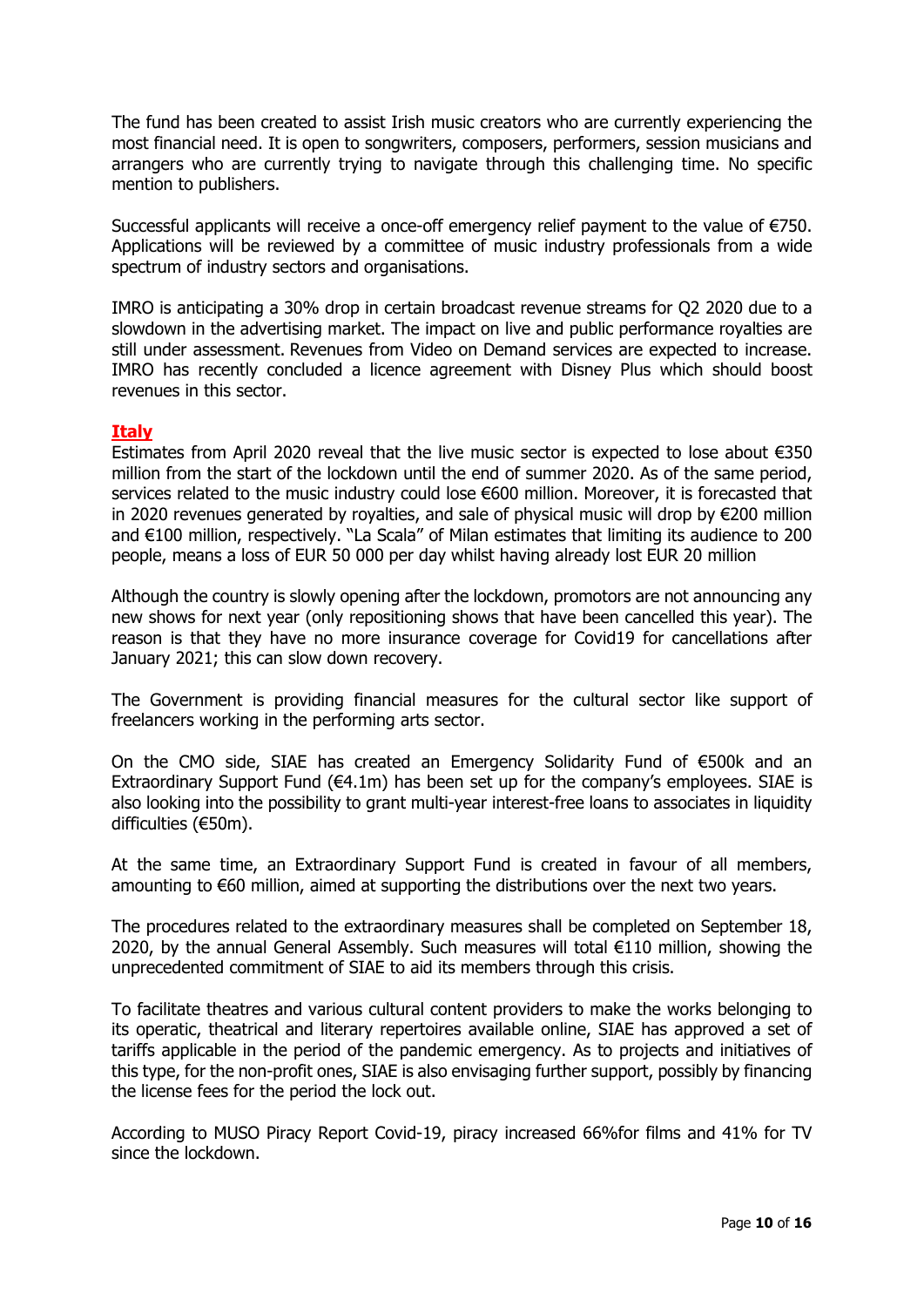# **Japan**

The number of Covid-19 cases in Japan is starting to increase yet again but the government is shifting to prioritise business activities to stabilise the economy. As an example, the restrictions on concert activities have been loosened and venues can now operate at 50% of its capacity with a maximum attendance of 5,000 people.

The concert business in Japan is still mostly inactive, but streaming live events are starting to become a trend in the market. Retail sales dropped drastically, and most new releases had to be postponed. On the other hand, sales via e-commerce sites such as Amazon are increasing and as a result the drop in the record industry is not as severe as expected. The 30% growth compared to last year in digital streaming is covering the drop in physical. TV and Radio broadcasters' sales dropped during February and May, but upbeat has been seen in June. The current situation would obviously affect the broadcasting/performance income.

On the CMO side, JASRAC's income for the fiscal year 2019 (April 2019 to March 2020) was 117 billion JPY (1.1 billion US\$) but a decrease of 10% is estimated for 2020, with a further drop of 20%-25% for 2021.

## **Latvia**

Government plans to introduce some kind of direct help to cultural sector individuals and also loans/tax vacations for enterprises that are hit by sharp decline in their turnover. Also to be discussed are possibilities of direct government help to enterprises that are hit by lockdown. By direct help is meant payments/loans to cover maintenance/staff costs so that enterprise can resume operation as soon as lockdown is lifted. Government also plans to intervene in media sector, as it is expected that there will be sharp decrease in advertising revenues, and that further hits also AKKA/LAA in the broadcasting licencing field.

#### **Lithuania**

Estimated revenue loss is more than 300 000 euros/month (mostly because of the drop of radio and TV advertising revenues, cancelled concerts, closing HOREC sector, theatres and cinemas, shops). For a small CMO such as LATGA is, it is a very drastic number. 

According to the Ministry of Culture, there is a plan to expand the Artists Social Security Programme, to provide and pay creative downtime for artists who are unable to generate income from their activities due to an emergency, and to allocate additional funding for this purpose. The government released a statement according to which it is also planned to allocate funds for the self-employed who have paid social security contributions: to pay EUR 257 a month for up to 3 months when they are unable to carry out their activities due to quarantine.

## **Netherlands**

The Dutch government has launched a help package of around €20 billion. It includes measures for entrepreneurs like a minimum income for entrepreneurs who have lost their income due to COVID-19, the possibility to postpone tax payments and the possibility to take out a loan in case of liquidity problems. The government has also introduced an emergency fund for particularly affected entrepreneurs providing a one-time €4k payment. An allowance for employers of up to 90% of salary costs was introduced as well. For the main cultural institutions, the government made available €300 million.

On the CMO side, Buma Stemra expects to see a decline in collected royalties of between  $\epsilon$ 40 to € 60 million compared to 2019. They expect a total of € 160 to €180 million in collected royalties in 2020, versus €220 million in 2019, which is approximately a 20-25% decline.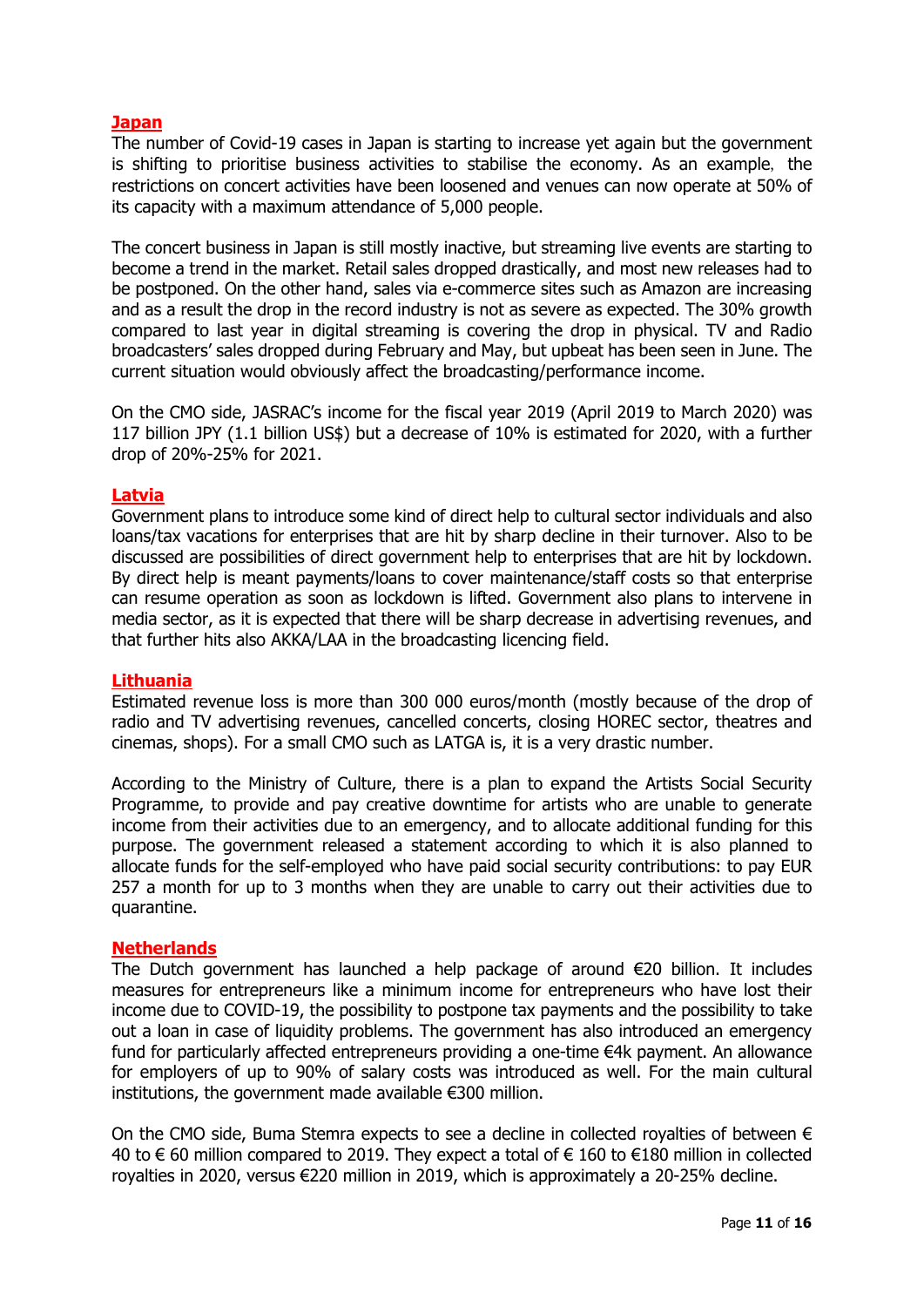- Live Events: Possible loss of EUR 6m 14m. We also expect financial damage because of bankruptcies of booking offices and organisers. After all, there is a lot to settle regarding events held before 15 March. No calculation has yet been made for this, but €3m - 5m is a fair estimate.
- RTV:  Damage will amount to 10% of the budgeted collection for 2020: between EUR 5m - 7.5m. This concerns damage as a result of less commercials as a result of the disappearance of major sports and music events, etc.
- Online: Common sense reasoning makes that the Online market is the only market where the impact on revenue should not change or could even be positive. The first international publications on this subject however indicate a more nuanced picture, where for audio there is less usage and for VOD there is more usage. The key question is of course what this means for the number of subscribers. For now, the CMO has not yet estimated the impact on revenue.
- General Rights/Background Music: This is the immediate damage resulting from the provision of refunds / compensation.  In addition, the expected damage as a result of bankruptcies and the consequent non-payment of outstanding bills. The estimate for now at a loss of about  $\epsilon$ 5m – 7,5m.
- Foreign Income: Less €2m 5m. This concerns damage as a result of the loss of foreign events and lower RTV and general rights income the impact will only become visible in the settlements with foreign societies later this year and next year. Lastly, overall changes in the economy might have a (more subtle) effect. If the crisis sparks recession foreign exchange rates might take a hit.
- Mechanicals: A drop in RTV mechanicals, syncs for commercials and foreign is expected but no exact calculation has been made yet.

The CMO will advance payments to help with the liquidity of creators (€50m). The Dutch CMO has also paid a share of the dotation owned to the songwriter & publishers societies earlier than planned. In addition, Buma Stemra have established an emergency fund ( $\epsilon$ 2.75m) and an investment fund of approximately  $E$ 2.5m. Buma also supports the campaign #Luisternaarons that encourages radios to play Dutch music to support the local music sector. Buma Stemra together with Sena have launched the Noodfonds Muziek emergency fund that provides financial support in the form of a grant for the most severely affected rights holders of Buma Stemra and Sena.

# **New Zealand**

The Government has granted \$175 million package for creative industries. The fiscal package, onstream from July 1, includes \$16.5 million for a Music Recovery Fund to sustain contemporary music making and to sustain 2,900 jobs over two years, produce 455 new song releases and 150 live music tours throughout New Zealand.

Creative New Zealand's initial Covid-19 Emergency Response Package, which closed at the end of May, had a total of \$29 million earmarked to support artists, practitioners, arts groups and arts organisations suddenly impacted by crisis. The organisation confirmed it intends to devote the additional \$25 million in new money. This will be in addition to Creative New Zealand's annual investment, which will be confirmed by the Arts Council at the end of August as part of finalising its 2020/21 budget (this is done every year in August).

By this time, Creative New Zealand expects to have further clarity on its Lotteries funding (which accounts for two-thirds of its annual income) and have a better understanding of its role in supporting aspects of the Government's \$175 million wider arts and music recovery package. The Arts Council will also publish a short document with financial information setting out its 2020/21 plans.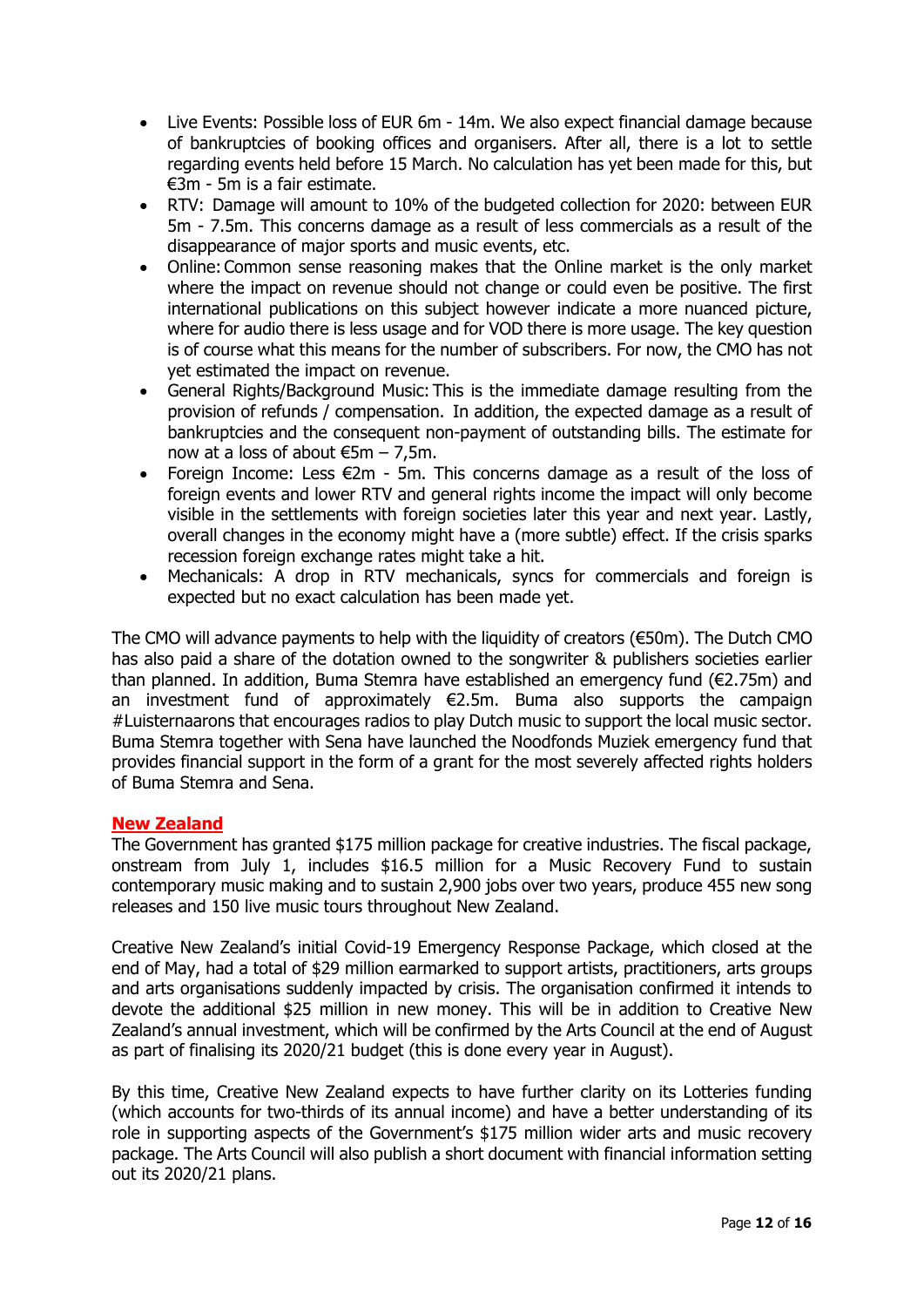## **Norway**

The cultural sector in Norway was expected to have lost 36% of its revenue as of April 2020 due to the effects of the coronavirus pandemic. This percentage has surely increased by now. When considering the different cultural sectors, however, the economic loss varies. With a loss of 50 percent, the music industry was particularly negatively affected. On the other hand, the literature sector experienced losses of 23 percent.

The Norwegian Parliament adopted two state-backed loan and guarantee schemes in the total amount of NOK 100 billion (approximately US\$10 billion) with a view to securing access to liquidity for Norwegian enterprises.

## **Poland**

There is a potential revenue loss for ca. 42 million PLN (Theatrical/Grand rights 5.1 million PLN, Non-public TV and Reemission 13.1 million PLN, Public Performance 16.4 million PLN, Cinemas 4.5 million PLN, Concerts 18.2 million PLN). That was an estimate assuming that the Covid-19 pandemic would impact collective management till the end of June 2020.

ZAiKS anticipates an increase in the revenues from Public TV & Radio for 17.7 million PLN and Online/Streaming for ca. 2 million PLN.

On the CMO side, Zaiks has taken measures to help authors financially and has addressed a letter to the Polish Prime Minister. No specific aid for publishers.

The Polish governmental measures for creators include: no fees for requesting a delay for tax declarations, no financial consequences for late income declarations and access to social welfare for artists and creators. The Polish Ministry of Culture also promotes a special Patron page for Polish artists so that they can be supported by the population during the time of Covid-19.

A special economy recovery program, the so called "Anti-crisis Shield", has also been developed. The Anti-crisis Shield includes, among others, state support covering 40% of employees' salaries up to the amount of the national average salary. People running their own business and working under civil-law contracts (services or specific task contracts) will be entitled to one-time payments of up to 80 % of the minimum salary. Additionally, the provisions of the Anti-crisis Shield include:

- An exemption for entrepreneurs from the payment of flat-rate license fees to CMOs, starting from 8 March 2020 and extending throughout the entire period of epidemic threat.
- A longer (180 days) refund period for the organisers of exhibitions and congresses or cultural, entertainment and sporting activities due to the cancellation of the events resulting directly from the Covid-19 outbreak.

Additional specific measures addressing the creative industry only, include:

- Culture on the Internet  $-$  grants for the development of digital forms of presentation of artistic expression – the program is addressed to individuals and institutions, but the details (inter alia the amount of the subsidy) will be specified in an executive act, issued by the Minister of Culture and National Heritage;
- Increasing the scope of social assistance (grants) for creators;
- Solutions for non-governmental organisations, also including organisations operating in the cultural sector, introducing a more flexible implementation and settlement of projects.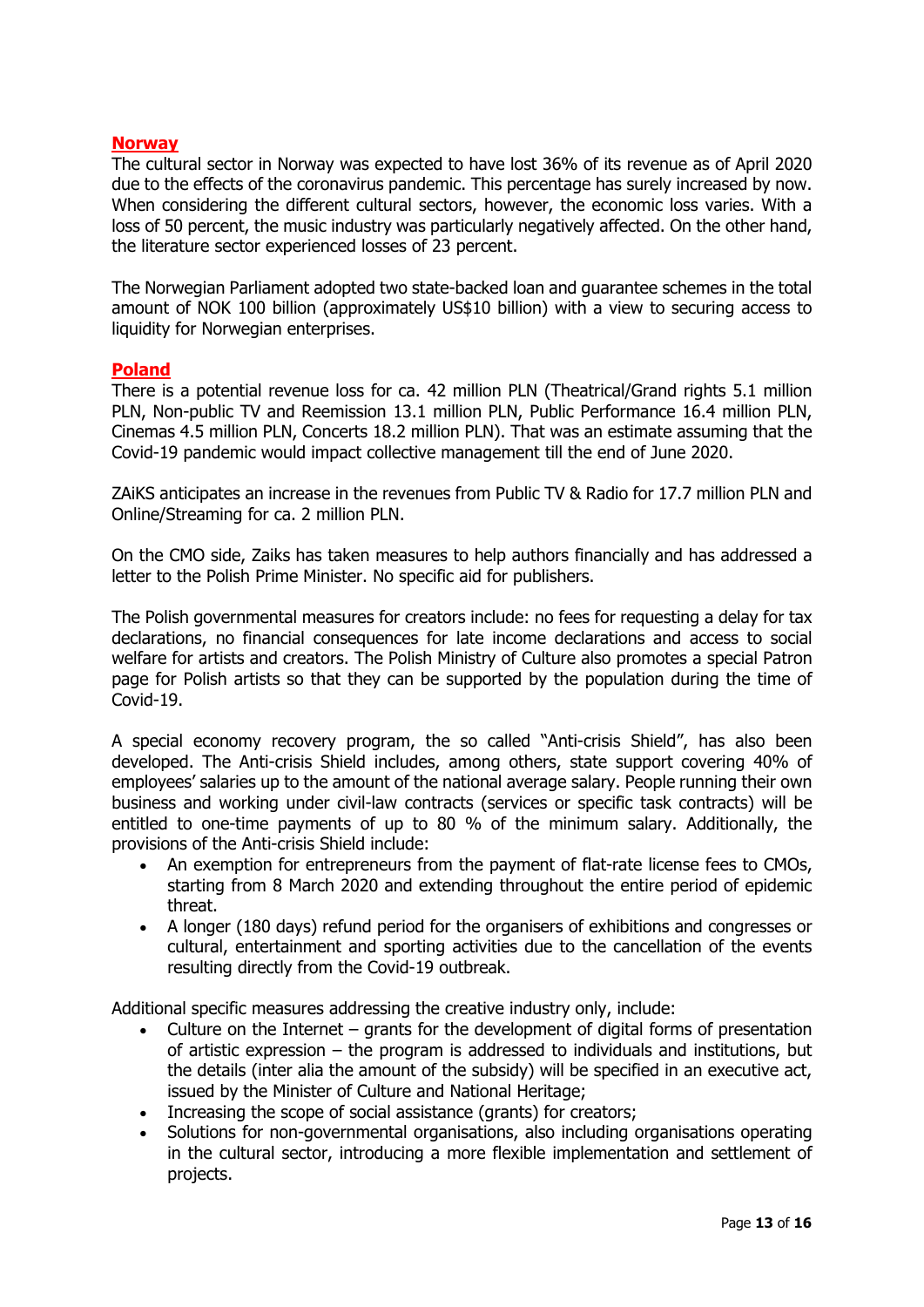## **Portugal**

SPA has taken measures to help rights holders financially, including a solidarity fund ( $€100k$ ), and is sending a letter to local governments asking for support.

According to MUSO Piracy Report Covid-19, piracy increased 47%for films and 28% for TV since the lockdown.

#### **Romania**

Figures are significantly down. Advertising has decreased 50%; and there are no live performances allowed. Emergency status continues. Probably in 2020 there will be at least a 20% decrease in total collections, compared to 2019.

Groupe Société Generale Romania has donated about €70k to the independent cultural sector. Grants are aimed for cultural productions and a virtual space where cultural-artistic activities can be organised, to stay in touch with the public.

The government has taken some economic measures to help entrepreneurs and professionals (a definition that includes artists who own a company or that are self-employed natural persons), including paying 75% of the gross average salary in Romania to those affected by Covid-19.

#### **Slovakia**

According to the Government, if the income has fallen by 40% or more, there is an option to postpone the payment of social security and health insurance contributions until July 2020.

The State will also provide a contribution based on a decrease in revenues compared to the average in 2019. If the decrease in revenues is more than 20 % there is compensation set to  $\epsilon$  180; if the decrease in revenues is more than 40 % there is compensation set to  $\epsilon$  300; if the decrease in revenues is more than 60 % there is compensation set to  $\epsilon$  420; if the decrease in revenues is more than 80 % there is compensation set to  $\epsilon$  540.

## **Slovenia**

The Government is working on the adoption of an emergency law and some clear measures concerning music authors, creators and rightsholders. A survey shows that cultural workers expect the turnover of businesses to decrease by an average of 44% in 2020. 63% of cultural entrepreneurs felt that state measures were insufficient to cover the losses.

On the CMO side, SAZAS is believes that the financial impact at the annual level for the period of about three months this year is estimated as follows:

- Festivities: drop of annual turnover is estimated at 25% or around EUR 540,000
- Public broadcasting: drop of annual turnover is estimated at 21% or around EUR 877,000
- Consequence a reduction (damage) to distribution of royalties in 2020 estimated at EUR 992,000

## **South Africa**

While all sectors of the South African music industry will be affected by Covid-19, the live sector will be hit the hardest. There will be a 20% drop in revenues in 2020 / 2021 for PROs (note that the financial cycle begins in July). Digital revenue is up approximately 30% in the last year. The Government has made available R150 million (10M dollars) fund for sport, arts and culture.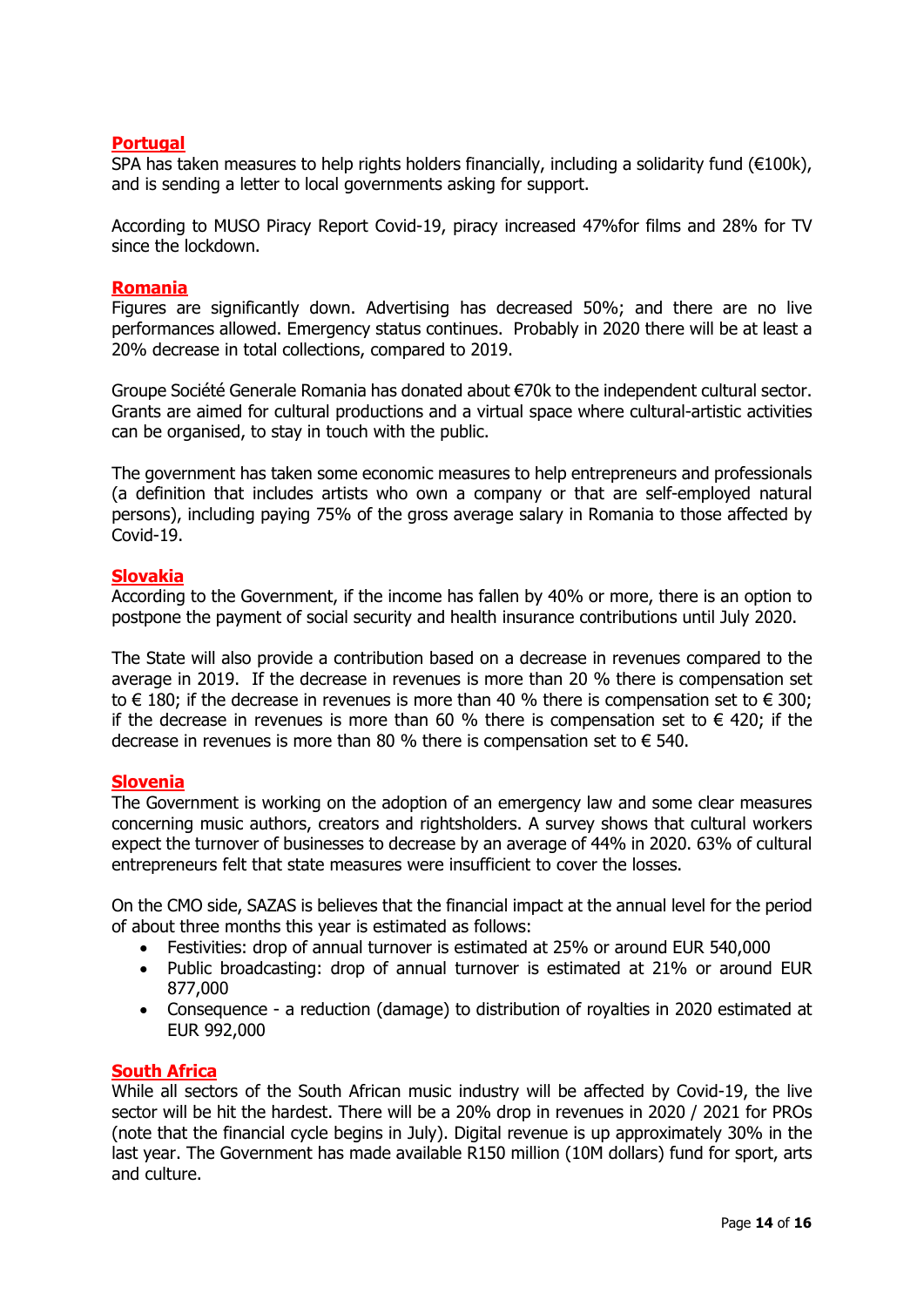# **Spain**

Performances and live have disappeared until September when all is expected to be back to normal. TV & radio have been heavily impacted, but the recovery of this drop seems to be quick with figures going up at a 7% pace.

According to Promusicae, the pandemic will result in €100m in direct losses to the recordedmusic sector this year. Promusicae said physical sales are expected to fall €40m, with streaming losses upward of €50m.

The Spanish Ministry of Culture is consulting stakeholders to help rebuild the cultural sector after the crisis. The Spanish government has presented a  $E76,4$  Million-investment recovery plan to support the cultural and creative sector. The plan includes a €38,2 million grant for the performing arts and music sectors. In addition, there is a €20 million credit fund to SMEs in the cultural and creative sectors: This fund aims to mobilise €780 million in guaranteed credits for the cultural sector, by ensuring at least €40 million for each of the sub-sectors (book, fine arts, performing arts, music, film and audio-visual sector).

On the CMO side, SGAE has launched the SGAE-Corona funds of up to €3.000 per author to cover their losses in the coming months. The grant's total is €15 million. Immediate loans of 30% of the last semester's declaration (if the amount earned is in between 3.000 and 10.000€). No specific aid for publishers has been announced.

According to MUSO Piracy Report Covid-19, piracy increased 50% for film and 18% for TV since the lockdown.

#### **Sweden**

On the live sector side, it has been estimated that a group or an artist in Sweden would lose an average income of at least 55.5 thousand Swedish kronor for cancelled gigs in April and May 2020. The total loss of income was expected to amount between roughly 17.7 million and 23.9 million kronor for these months.

The Government is deploying a  $\epsilon$ 38 million package to compensate damages caused by cancelled or postponed cultural events due to coronavirus outbreak.

On the CMO side, STIM has activated a fund to cover the 30% loss in revenue so that distribution is kept as previous year. The fund comes from unidentified, black box money. What will happen next year is unknown.

#### **Switzerland**

SUISA is currently examining possibilities to help members specifically with support payments in case they are facing an emergency situation because of the corona crisis.

#### **Turkey**

MESAM is estimating losses as follows:

- Public Performance: -6.764.617,70 ₺
- Live Performance: -500.000,00 ₺
- Mechanical: -305.090,33 ₺
- Radio/TV: -1.000.000,00 ₺
- TOTAL: -8.569.708,04 ₺

MSG has not provided an assessment yet.